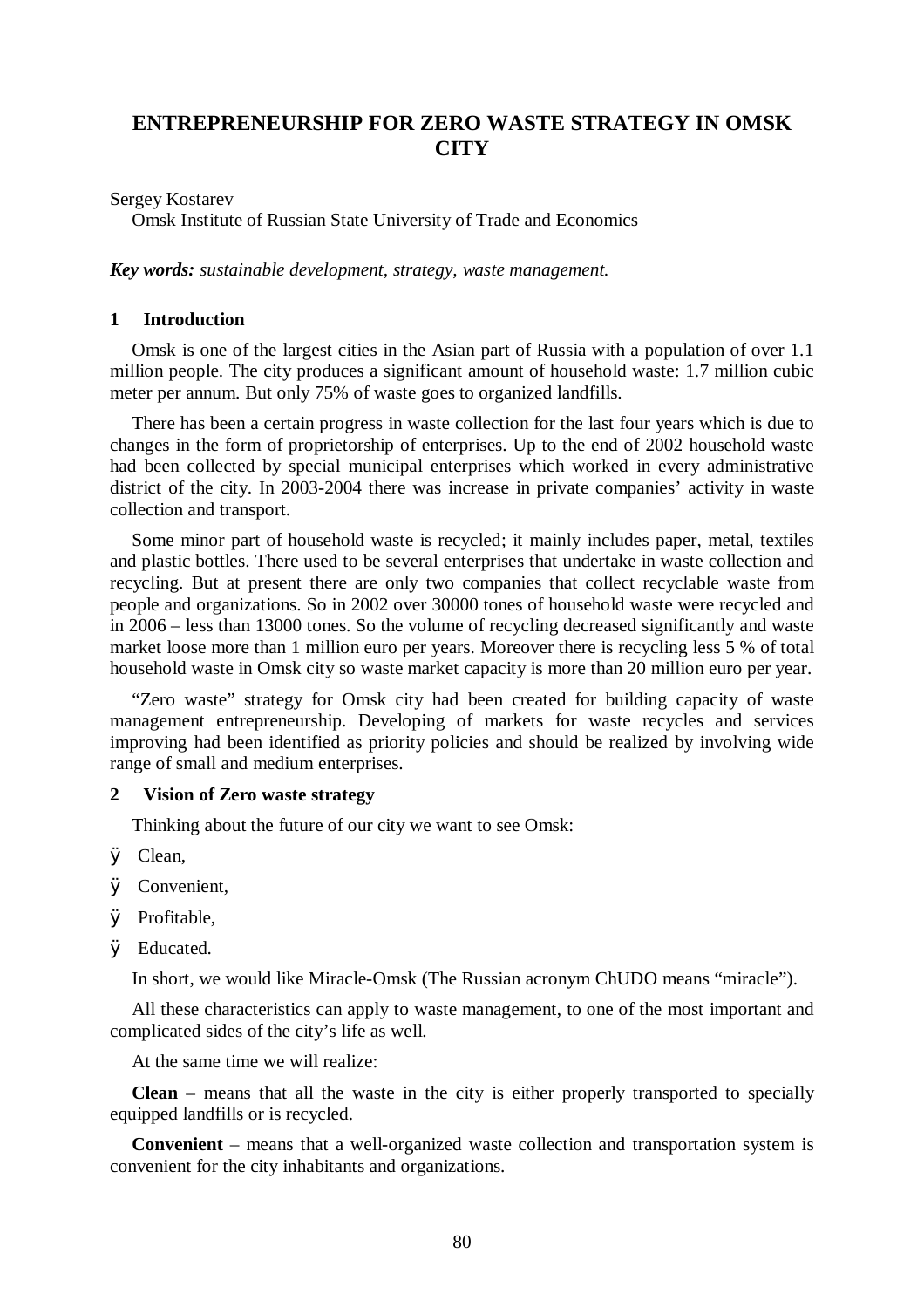**Profitable** – means that waste collection and recycling are profitable and attract a lot of businesses.

**Educated** – means that people know how they should collect and segregate waste, and also they take part in minimizing its amount.

When it has reached the intended level of household waste treatment our city will have taken a step towards sustainable development and a comfortable life.

#### **3 Background information**

Omsk is cities with a population of over 1.1 Million people. The city produces a significant amount of household waste: 1.7 million cubic metres per annum. But only 1.3 million cubic metre (75%) go to organized landfills outside inhabited area, 400 000 cubic metre (25%) are left in the city or go to illegal dumps. Some minor part of household waste is recycled; it mainly includes paper, metal, textiles and plastic bottles.



**Fig 1. Household waste composition in Omsk, %, late 1990s** 

The layout Omsk has peculiarities which result in serious problems for waste collection and transport. The city occupies a large area - about 500 sq.km, but stretched along the Irtysh River. The part of the right-bank is cut by a second river – Om. Industrial areas are mixed with a living area which is not compact; 60% of it is occupied by wooden houses.

The system of treatment of municipal waste in Russia is based on 98% of waste going to landfills and illegal dumps.

At present there are 2 landfills working in Omsk: Kirovskaya and Leninskaya, which do not fully meet the requirements of environmental legislation. Soviet district landfill was closed in 2005 because it did not meet environmental protection requirements. The absence of any landfill in the northern part of the city resulted in increased costs for waste transport (up to 9 million roubles  $= 260$  thousand euros per annum).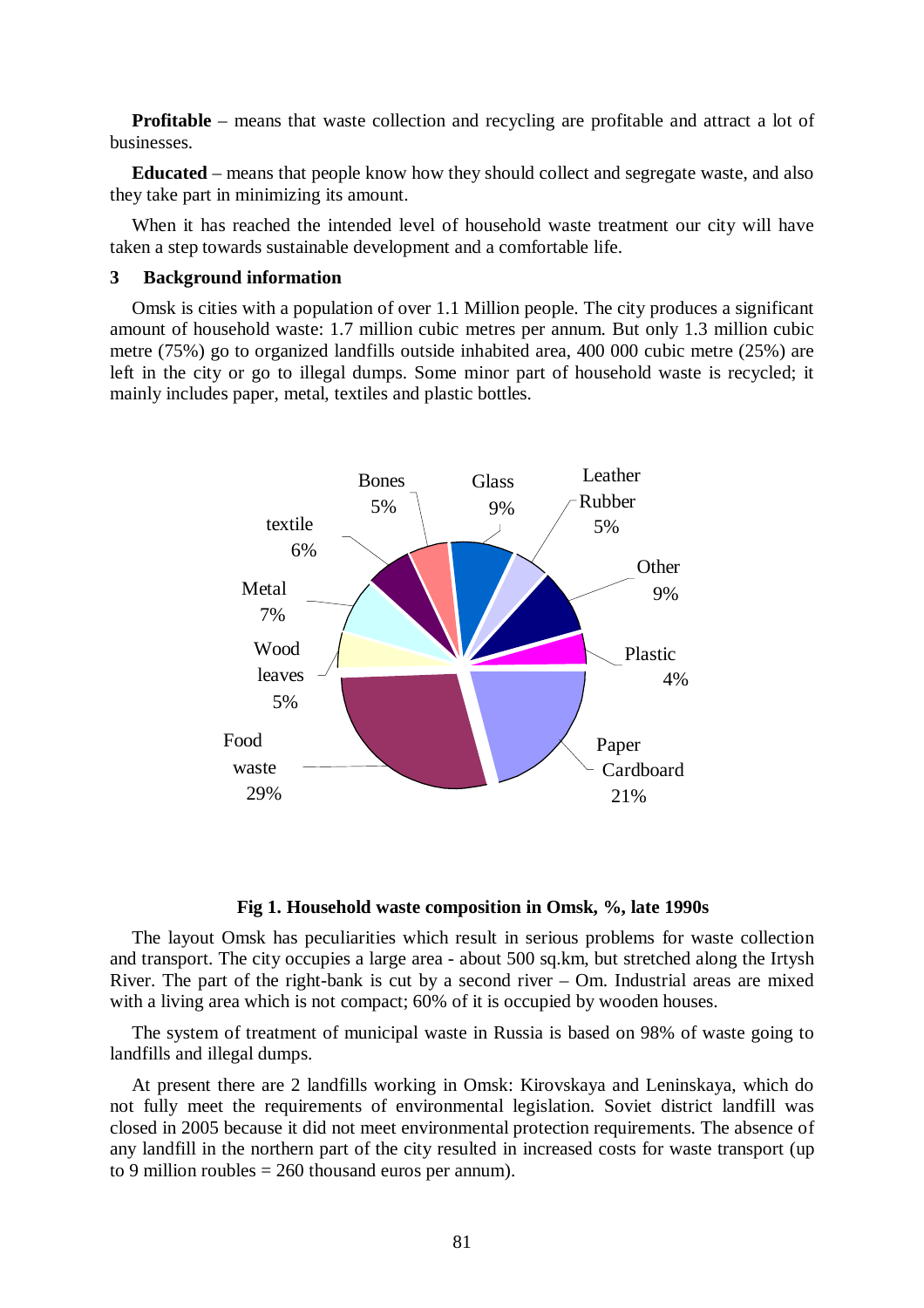| <b>Landfill</b>                             | <b>Start of exploitation</b> | Area, hectares |
|---------------------------------------------|------------------------------|----------------|
| Leninsky district landfill                  | 1959                         | 110            |
| Kirovsky district landfill                  | 1952                         | 125            |
| Sovetsky district landfill (closed in 2005) | 1986                         | 10             |

**Table 1. Main characteristics of municipal landfills** 

The volume of waste that is produced and land filled is increasing. 2002 was an exception when there was a crisis in the system of waste collecting enterprises which led to a decrease in the amount of waste going outside the city to landfills.



**Fig. 2. Volume of waste going to legal landfills, thousand m<sup>3</sup>**

There has been a certain progress in waste collection for the last four years which is due to changes in the form of proprietorship of enterprises.

Up to the end of 2002 household waste had been collected by special municipal enterprises which worked in every administrative district of the city. In 2003-2004 there was increase in private companies' activity in waste collection and transport.

At present there are the following organizations responsible for household waste collection and transportation:

1) "Clean City" has been collecting household waste from Leninsky district since June, 1, 2004 and from Central district since December, 1, 2004. The company has 37 special wastecollecting vehicles and uses Leninsky district landfill.

2) 'Skat" company has been collecting household waste from Kirovsky district since December 2004 and from Soviet district since May 2005. The company has 15 special wastecollecting vehicles and uses Kirovsky district landfill.

3) Waste from Oktyabrsky district is collected by a municipal enterprise as it always used to be. There are 12 special waste-collecting vehicles.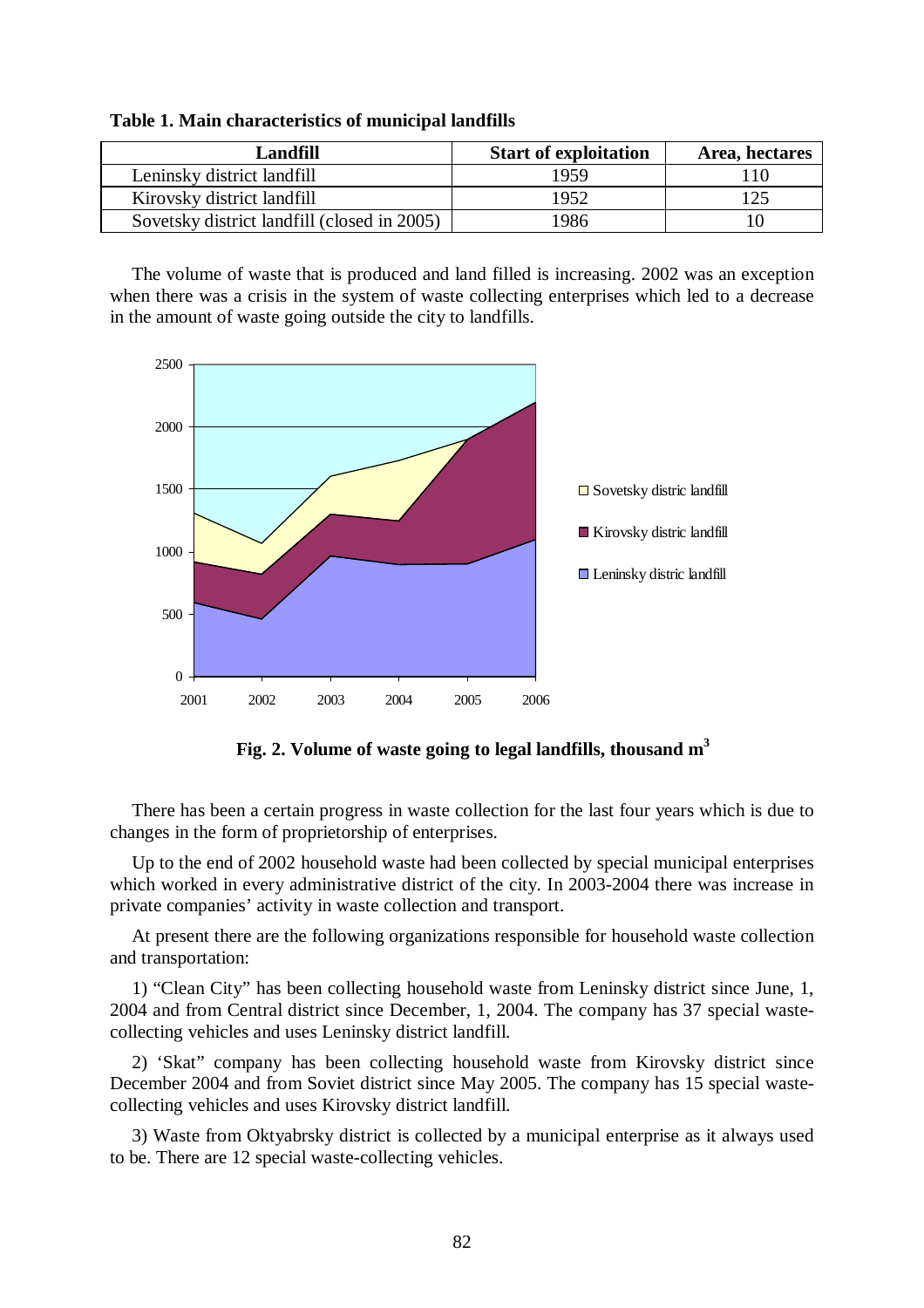During the period from 2002 to 2005 there was a certain increase in the means of household waste collection and transport but the necessary amount is still not achieved. It should be noted that population points out that there is satisfactory quality of waste collection services from areas of blocks-of-flats, so the conclusion can be drawn that it is necessary to review the number of special vehicles needed and to focus not on an increase in their number but a replacement of old ones.

For the last years there have been changes not only in waste collection tariffs but also the way of payment. From March 2000 till early 2004 the tariff was 3 roubles per person per month or  $29,3$  roubles per  $m^3$ , in 2004 the tariff was 5,3 roubles per person per month. Since January 2005, a new method for collecting charges has been introduced. Waste collection is included in the total sum of charges for housing services. Housing maintenance tariff implied 0,34 roubles per 1  $m^2$  of the living area which makes about 6,62 roubles per person per month.

The commercial fee for waste collection is 67,88 roubles per container  $(0.75 \text{ m}^3)$  or 90,5 roubles per  $1 \text{ m}^3$ . Enterprises, organizations and markets have contracts with waste collectors, including municipal ones.

Due to the limitations of the existing waste collection and transport system, especially in wooden house areas, illegal dumps keep on emerging. There are several dozens of them in the city with a total area of 25 hectares and it is constantly increasing.

The main reasons for illegal dumping are:

Bad organization of waste collection in wooden houses areas

Waste collectors do not do their work properly

People and enterprises are unwilling to pay for waste collection

#### **4 Recyclable waste collection and segregation**

There used to be several enterprises that undertake in waste collection and recycling. Until 2004 there were 2 main organizations:

"Sibvtorsyrje" (with a staff of 90 people and 39 collection points),

"Omskvtorsyrje" (17 people, 6 collection points).

But at present there is only one company that collects recyclable waste from people and organizations – "Omskvtorsyrje".

**Table 2. Collection of recyclable materials** 

| Organization    | Number     | Paper,   | Textile,   | Plastic, | Glass,         |
|-----------------|------------|----------|------------|----------|----------------|
|                 | of         | tonnes   | tonnes per | tonnes   | tonnes         |
|                 | collection | per year | year       | per year | per year       |
|                 | points     |          |            |          |                |
| 2002            |            | 26 000   | 800        | 600      | 5 0 0 0        |
| "Sibvtorsyrje"  | 38         | 20 000.  | 600        | 600      | 5000           |
| "Omskvtorsyrje" | 6          | 6 0 0 0  | 200        |          |                |
| 2004            |            | 8 0 0 0  | 317        | 58       | $\blacksquare$ |
| "Omskvtorsyrje" | 17         | 8 000.   | 317        | 58       |                |
| 2005            |            | 8700     | 60         | 11       | 11 700         |
| "Omskvtorsyrje" | 5          | 8 700.   | 60         | 11       | 11700          |
| 2006            |            | 12 000   | 32         | 16       | $\blacksquare$ |
| "Omskvtorsyrje" | 5          | 12 000.  | 32         | 16       |                |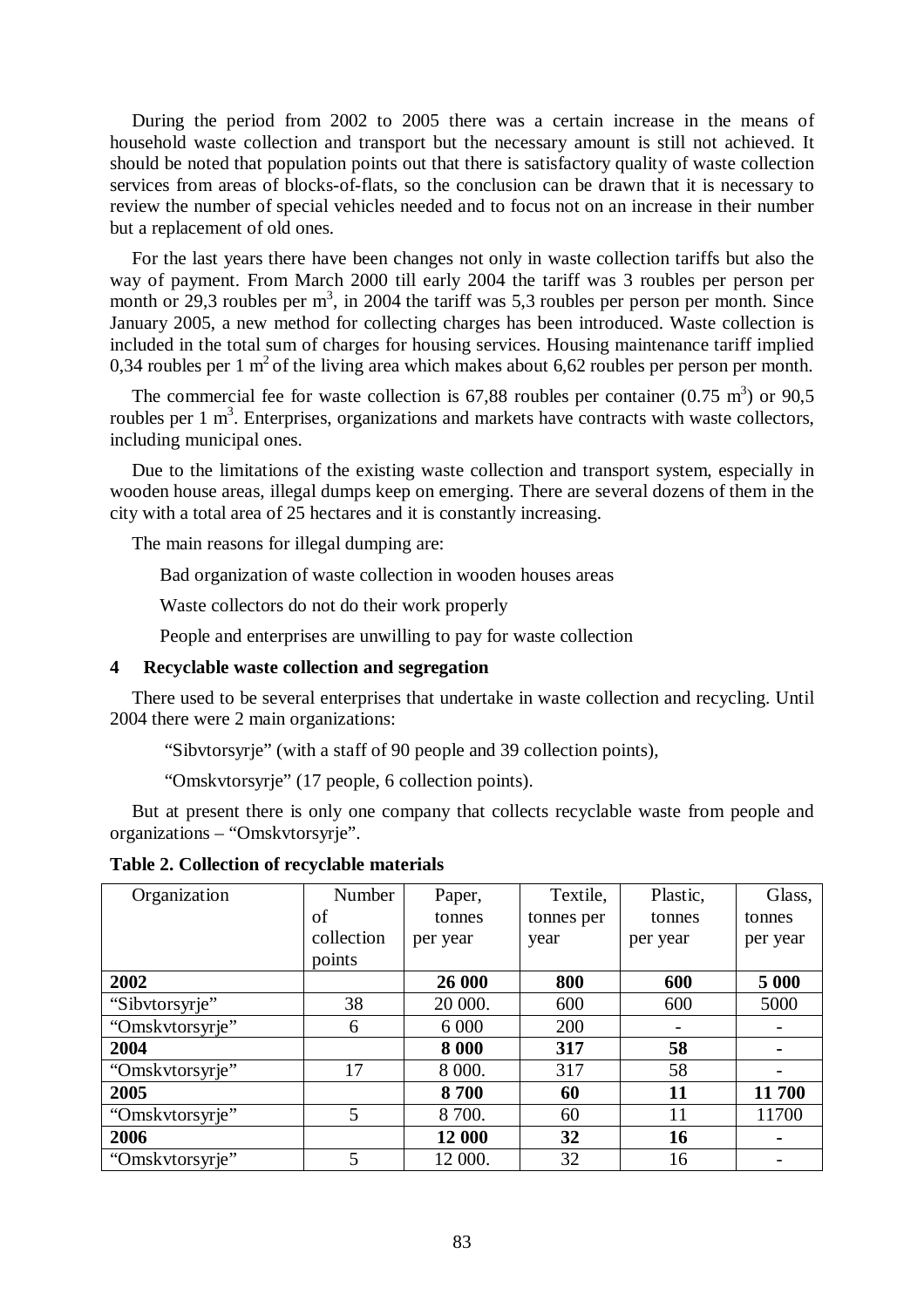So in 2002 over 30000 tones of household waste were recycled and in 2006 – 12000 tones. Than the volume of recycling decreased significantly and waste market lose a lot of money.

For example, average buying prices are:

For mackle-paper – from 40-50 euro per tonne at primary market to 100 euro at derivative market after sorting.

For plastic – 120 euro per tonne.

So enterprises lose 1-2 million euros every year. Moreover there is recycling less 5 % of total household waste in Omsk city so sorting for recycling waste market capacity is more than 20-40 million euros per year.

# **5 Waste management System analis**

# *5.1 SWOT-analyses of the household waste management system*

This analysis was conducted by the group of experts in the "Zero waste" project.

| <b>Strengths</b>                                                                                                                   | <b>Opportunities</b>                                                                                                                                                                       |  |  |
|------------------------------------------------------------------------------------------------------------------------------------|--------------------------------------------------------------------------------------------------------------------------------------------------------------------------------------------|--|--|
| organizations<br>competing<br>Several<br>in<br>waste<br>collection.                                                                | Creating a market for waste recycling and<br>disposal.                                                                                                                                     |  |  |
| Business is interested in investment in waste<br>recycling.                                                                        | Involving people and SHCs in solving waste<br>problems.                                                                                                                                    |  |  |
| There are some recycling companies.<br>city<br>(and<br>responsibility) of<br>Interest<br>administration in solving waste problems. | Organizing segregated collection<br>of<br>recyclable and reusable waste.                                                                                                                   |  |  |
|                                                                                                                                    | Introducing new technologies for waste<br>recycling.                                                                                                                                       |  |  |
| Weaknesses                                                                                                                         | <b>Threats</b>                                                                                                                                                                             |  |  |
| Small<br>obtained<br>from<br>of<br>money<br>amount<br>population for waste collection, especially in<br>wooden houses areas.       | Increasing social tension if fees for waste<br>collection are raised.<br>Overflowing landfills.<br>Emergency situations caused by violations<br>of rules in waste collection and disposal. |  |  |
| Insufficient number of special vehicles.                                                                                           |                                                                                                                                                                                            |  |  |
| Lack of landfills for household waste disposal.                                                                                    |                                                                                                                                                                                            |  |  |
| Lack of civilized market for waste collection and<br>disposal.                                                                     |                                                                                                                                                                                            |  |  |

# *5.2. Stakeholder analysis of the household waste management system*

The analysis was conducted in groups comprising a mixture of stakeholders (administration, businesses, self-help committees, general public) using the brain-storming method. The purpose was to reveal the most urgent problems in terms of corporate opinion of all the stakeholders.

Positive dynamics in waste management in Omsk:

Private companies collecting and transporting waste

Waste collection from blocks of flats in time

Involving inhabitants periodically in cleaning their areas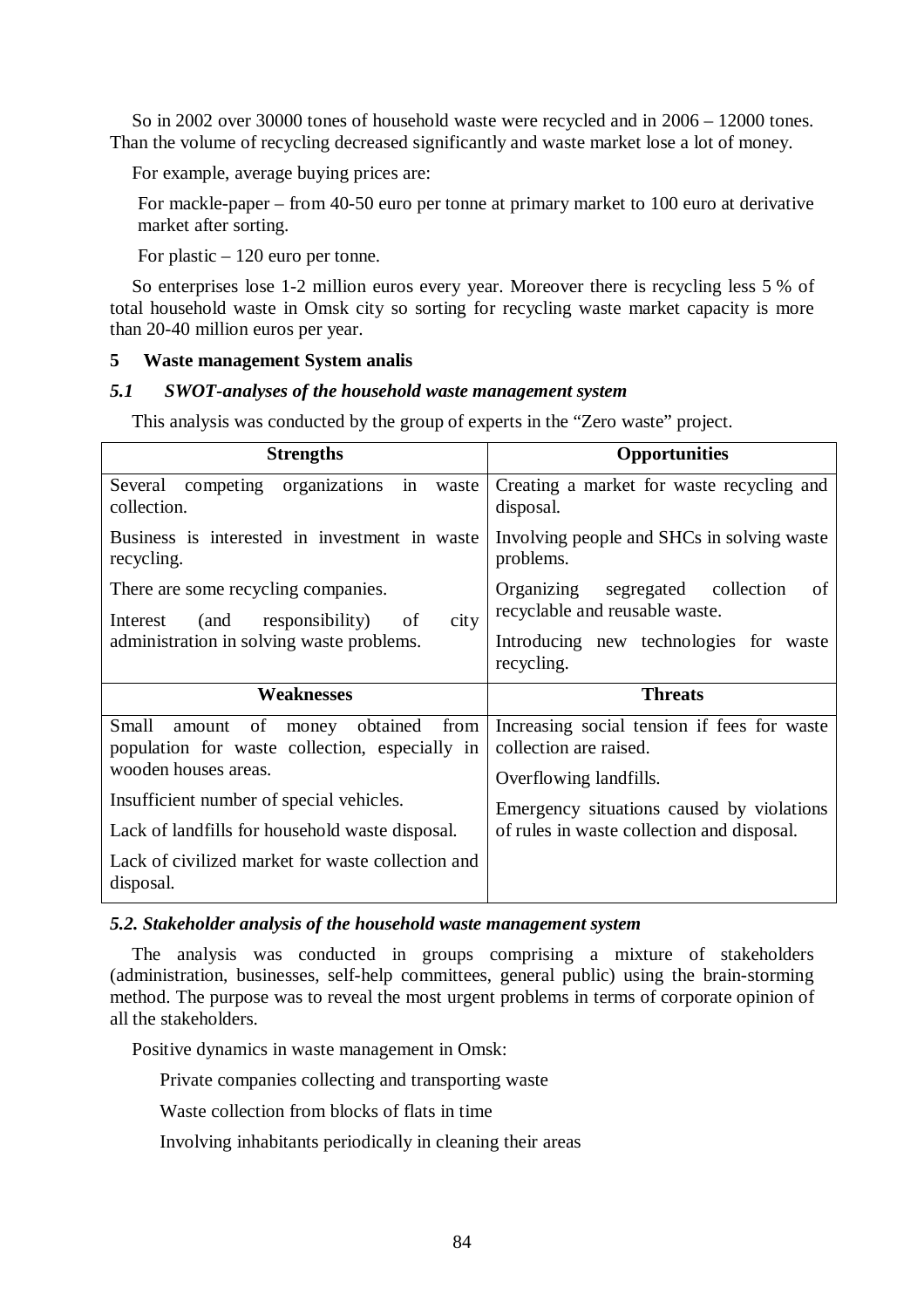Problems revealed:

Low level of environmental culture

Lack of material and technical equipment for waste collection and processing

Lack of competition in waste management

# *5.3. Expert analysis of the household waste management system*

Expert – head of waste management of Oxfordshire County Council Adam Symons.

Positive sides:

High value of waste, and there are enterprises which are ready to pay for large amounts of good quality waste.

There are active people who are ready to implement new ways of waste collection and disposal.

There is space for segregated waste collection near houses.

There are big sites for landfills.

Other points to take into account:

A lot of waste is produced.

There are no exact data about waste composition at present.

Few options for segregated waste collection.

The majority of the population is not interested.

Undeveloped infrastructure in waste management and low quality of services provided.

Low cost of labour (less than a third of total costs).

Few options at present for waste disposal (only landfills).

Not enough space for segregated waste collection in flats.

There are few enterprises collecting and recycling waste.

Non-motivated Self-help committees (they have little interest in waste management).

Complex and unsystematic set of standards in waste sphere.

Lack of flexibility in the level of fees for household waste collection from people and organizations.

No central body for waste management in the city.

# **6 Strategy Policies**

Strategic planning implies defining some policies to enable us to reach our vision and to solve the identified problems. These policies should be defined and agreed with all stakeholders in the waste management process: administration, businesses, and people (represented by the City Council, SHCs and NGOs).

The initial list of policies includes the following:

- 1. Waste minimization
- 2. Reduction of everyday waste
- 3. Encouraging reuse of clothes and packaging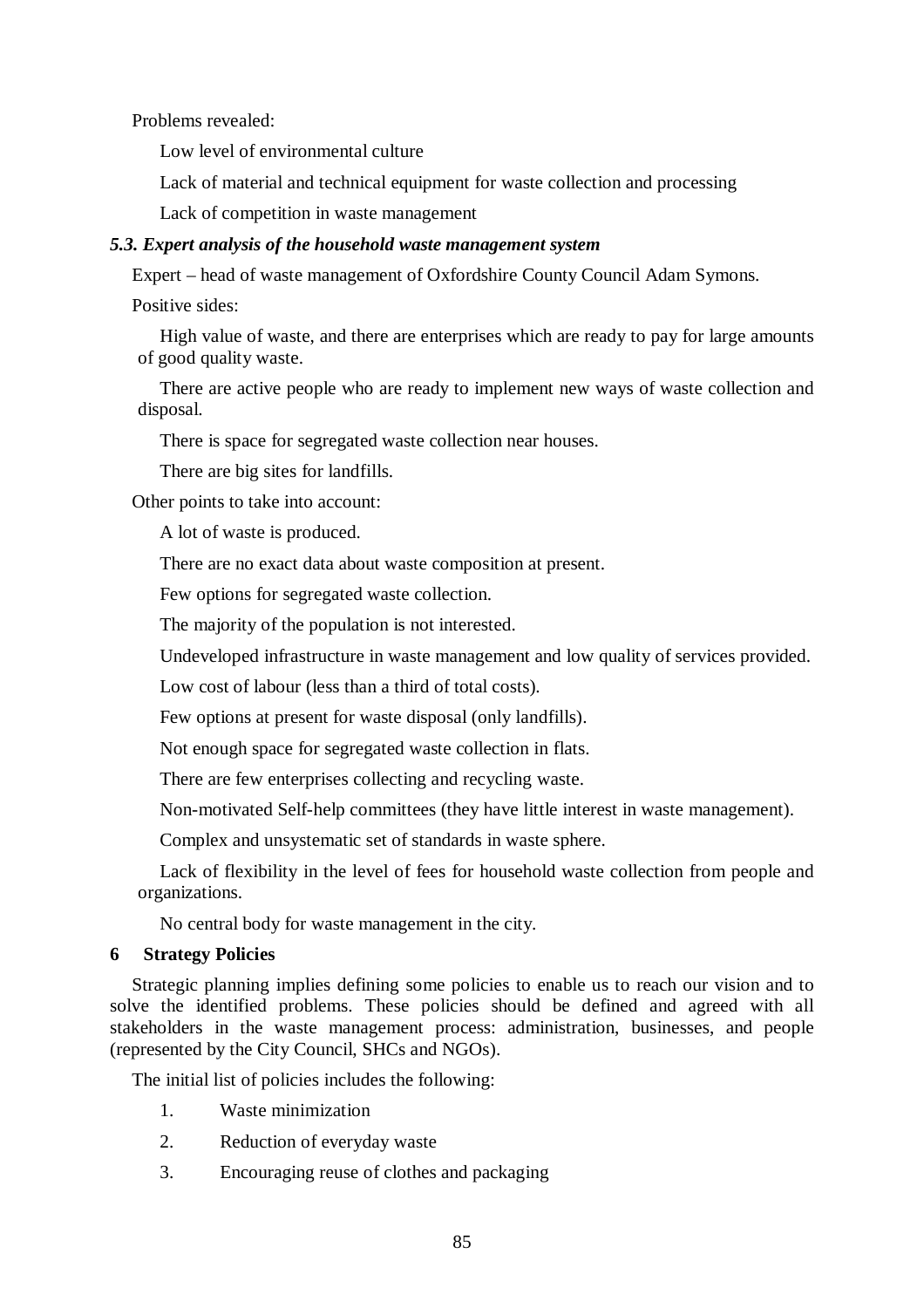- 4. Developing markets for waste recycling.
- 5. Composting.
- 6. Use of waste that cannot be recycled
- 7. Building a landfill for waste disposal
- 8. Creating the legal basis for the waste trade
- 9. Improving and developing waste collection and disposal services
- 10. Environmental education
- 11. Providing competition in waste management
- 12. Improving the collection of the waste collection charges
- 13. Solving the problem of illegal dumping
- 14. Creating an organizational structure for dealing with waste management

# *6.1. Waste minimization*

It is the most perspective policy because it leads to savings in the resources needed for waste disposal and recycling and also improves the general quality of life.

The main activities could be:

Reducing the amount of packaging and altering its quality.

Instructions on packaging explaining the disposal process

Raising charges for waste collection and disposal.

Implementing new technologies for making goods which produce less waste.

# *6.2. Reduction of everyday waste*

It is connected with the general level of environmental culture and also with knowledge about "no waste" technologies in everyday life.

The main activities are implemented through training and social advertisement:

Re-use of packaging.

Composting.

Refusal to use unnecessary packaging.

# *6.3. Encouraging reuse*

It reduces the general amount of waste produced and enables us to provide help for poorer people.

The main activities are connected with building the capacity for material and moral interest in prolonging the life of things.

Developing technologies for production of goods which can be used many times.

Organization of collection points for clothes and packaging.

Special marking explaining the possibility of re-use.

Material encouragement to bring goods for re-use (by charging a deposit on them).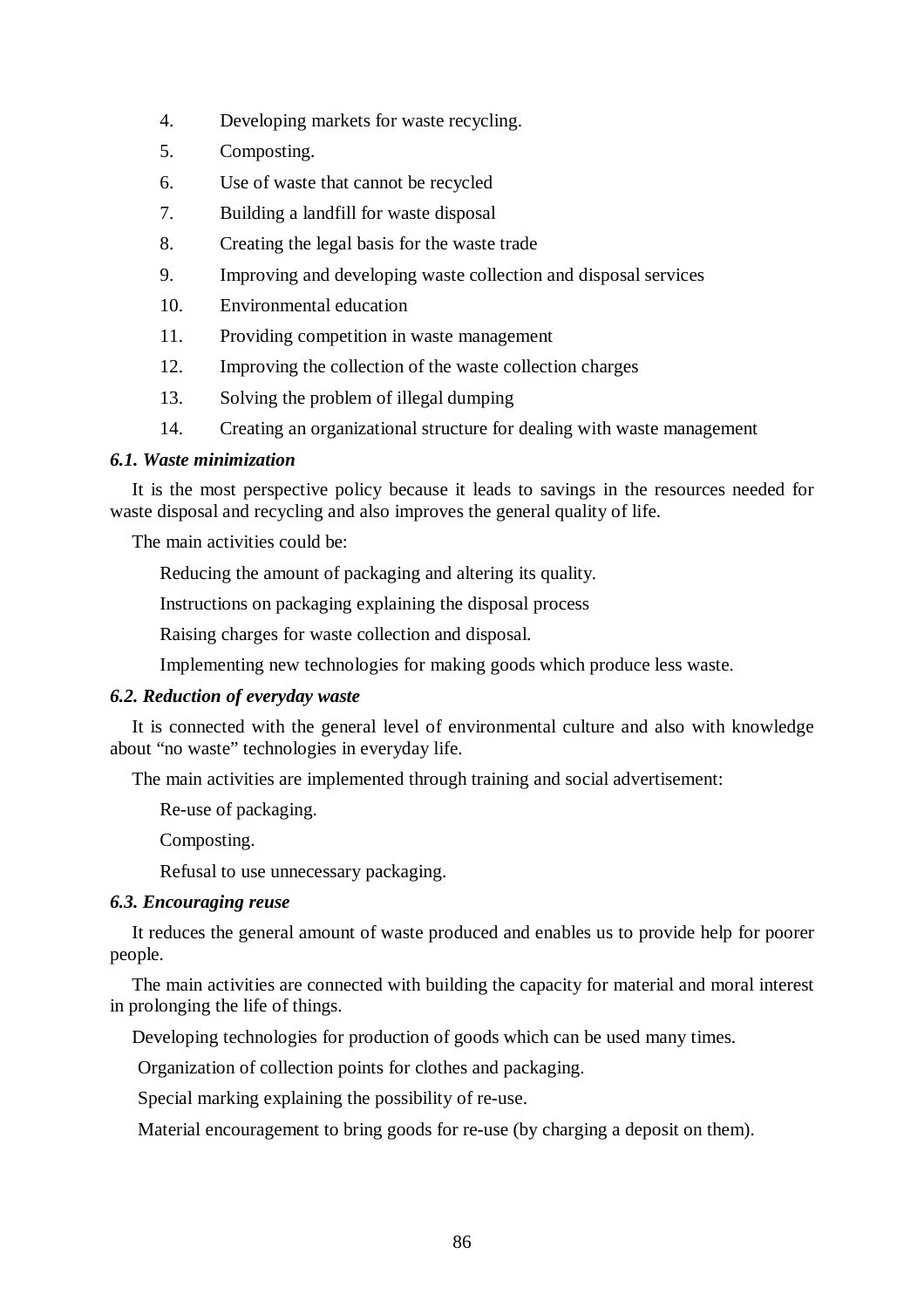### *6.4. Waste recycling markets developing*

Markets for waste recycling will reduce the expenditures of municipal authorities and the population on waste collection and disposal due to competition between different businesses. Besides it will provide maximum comfort for people in waste treating process.

It is necessary to build capacity to increase attractiveness of waste processing activities:

Waste charges should be equal to the expenses for its disposal.

Stimulate the organization of activities for waste recycling on behalf of authorities (tax benefits and direct assistance).

Organize a waste exchange.

Organize places for segregated waste to be collected.

### *6.5. Composting*

Composting is the most effective way of disposing of food, garden and biological waste. It not only provides waste recycling but produces a substance which can be used for the benefit of parks and gardens.

At present it is necessary to advertise this method heavily. Training in modern composting technologies, which enable waste to be recycled during one season, is also essential:

Train people from wooden house areas how to compost.

Equip special sites for composting waste from municipal parks and gardens.

#### *6.6. Use of waste that cannot be recycled*

If waste that cannot be recycled is produced, it is necessary to collect it and look for the ways to use and technologies which enable it to be re-used:

Special collection points for non-recyclable waste.

Try and find uses for the waste.

### *6.7. Building landfills for waste disposal*

The quantity and quality of landfills should provide for proper collection and safe allocation of all non-recyclable household waste. The location of landfills should lead not only to minimization of transport costs but also to preservation of the environment.

Since building and running landfills involves great expenditure it is wise to develop landfill designs on a competitive basis with wide public consultation:

Chose a site agreed with inhabitants.

Create joint-stock companies to build landfills.

To hold a competition.

To study and implement best practice.

To support new national ideas.

### *6.8. Creating the legal basis for waste trade*

It is necessary not only to define the standards for waste arising and the responsibilities of the population and organizations if they are violated but also to work out rules and regulations for waste collection, transportation and disposal, and also a legal basis for selling and buying waste.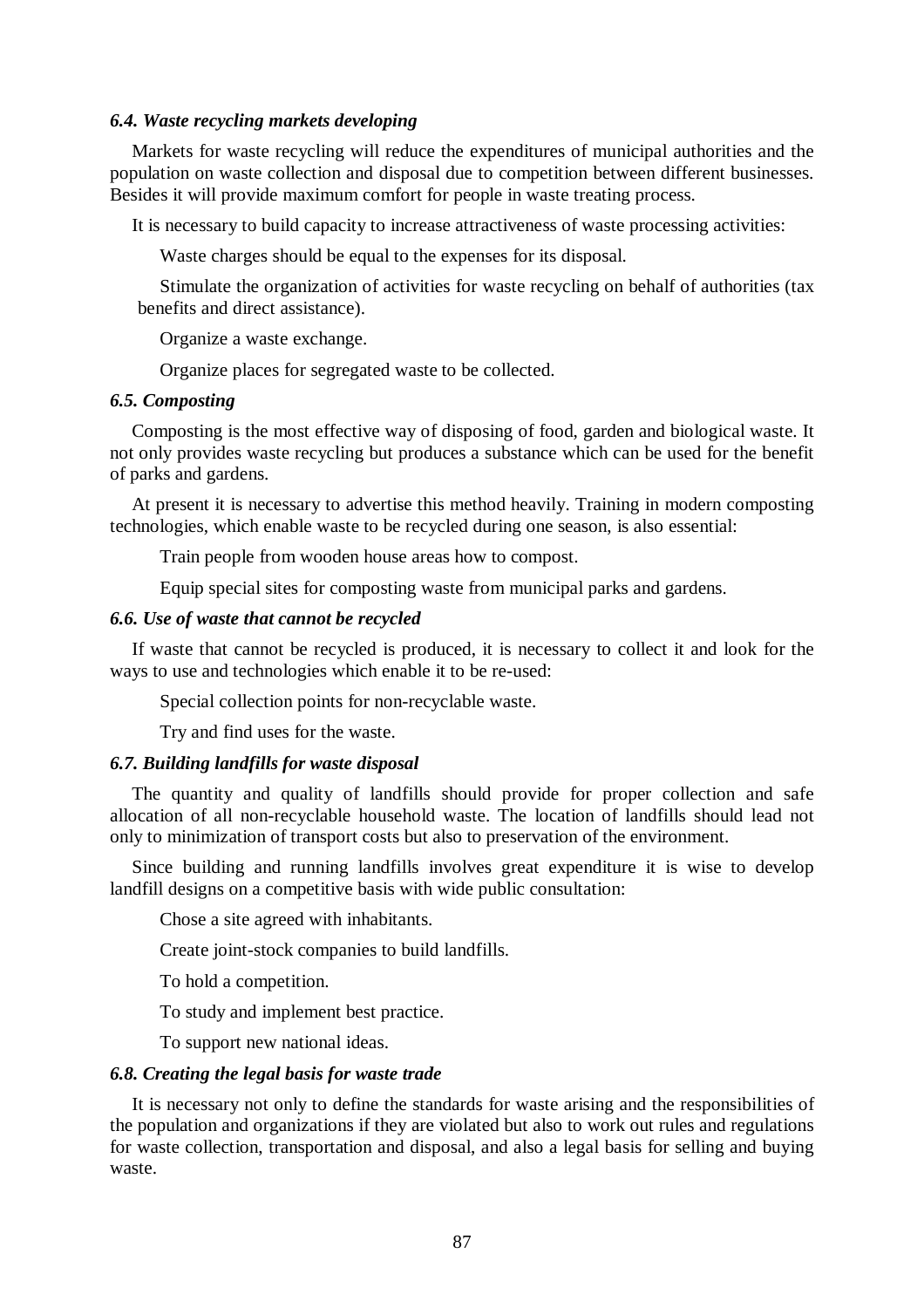#### *6.9. Improving and developing waste collection and disposal services*

It is essential to develop the material and technical equipment of waste collectors, and equipping collection sites with modern and aesthetically attractive facilities is also important. Besides personnel should have a material interest in providing good-quality services:

Use special vehicles.

Provide sites and containers according to aesthetic standards.

Special uniform for street-cleaners and waste collectors.

High salary for these workers and to stimulate high-quality work.

Form a necessity in quality services.

#### *6.10. Environmental education*

Its main task is raising the level of understanding about treating household waste. A clean city, as well as the well-being of people depends on that because waste collection and transport is paid for by of people.

Different methods of environmental training and education should be used:

Personal example of famous people (celebrities).

Special lessons and encouragement for teachers

Information materials.

Annual topical competitions.

Social advertisement in mass media, in streets, etc.

Creating a special active encouragement team with a special program of performances.

### *6.11. Providing competition in waste management*

Competition will lead to reduction in cost and improvements in the quality of services provided but only if the price for waste collection and transport is correct. The main point is to encourage competition between reliable businesses:

To organize a competitive tender for long-term services provision.

To implement a method of enterprises assessment considering population's opinion.

### *6.12. Improving collection of waste collection fees*

At present the proportion of the assigned charges collected in wooden house areas is significantly lower than that in areas with blocks of flats. First of all this is because of the low living standards of people living there, and also because of the unsatisfactory quality of the services. That is why we should focus on improving the quality of services and public control:

To make the quality of services dependant on fee collection, and provide additional services on condition that enough fees are collected.

To develop the legal base and a system of fines if the rules of maintenance for housing areas are broken.

Social advertisement and educational programs involving public organizations and educational institutions.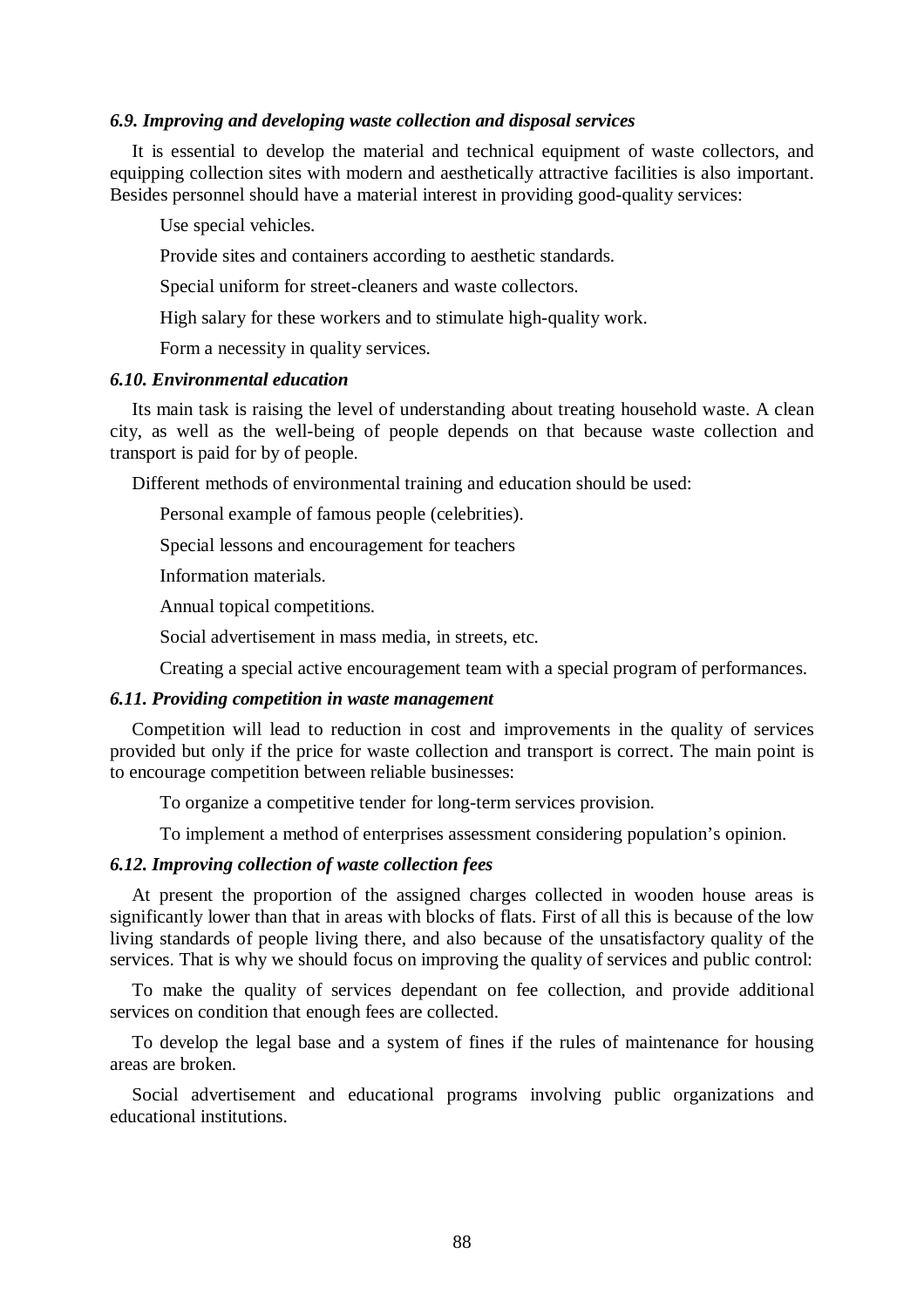### *6.13. Solving the problem of illegal dumping*

It is impossible liquidates all illegal dumping but we can significantly reduce its quantity by effective waste collection and transport and also by raising the general culture of living together:

To provide additional containers and their proper collection in time.

To make areas with illegal dumps to meet particular area needs (parks, flower beds, etc.)

Special activities (competitions, encouragement, persuasion).

### *6.14. Creating an organization structure for waste management*

A special structure within the city administration (department or division) is necessary to coordinate activities of all the departments and structures, to appraise options and to monitor and to evaluate implementation and to organize and provide conditions for open dialogue with the people about the implementation of waste management and zero-waste strategies.

### **7 Priorities and implementation plan**

Priorities chosen from policies by the stakeholder meeting:

Improving and developing waste collection and disposal services.

Developing markets for waste recycling.

Environmental education.

In order to implement the mentioned activities we need to develop programs which will include an action plan, parties responsible for implementation, sources of funding, the mechanisms of implementing the program. Parties responsible for certain activities should be structural divisions of the city administration which have corresponding authorities and power. For example, the City Services Department should be responsible for all the activities connected with improving the quality of services in sanitary cleaning, the Education Department should be in charge of activities aimed at training and education, Economic Department should be responsible for the development of markets, etc.

At present there are action plan of the "Clean City" which will solve part of the problems mentioned above, mainly those connected with strengthening the material and technical base of enterprises working with waste, widening landfills and organizing segregated waste collection for recycling.

### **8 Conclusion: Evaluation and Developing the strategy**

Due to the changing conditions in which the city operates and due to scientific and technical progress we suggest reviewing the strategy annually.

It should include:

Analysis of the implementation of accepted programs.

Wide discussion of the outcomes of activities every year.

Suggestions about changing the priorities.

Discussing new programs or additions to existing ones.

The method of discussion: public hearings, organized by the city administration jointly with the City Council. All stakeholders will be invited and enterprises especially.